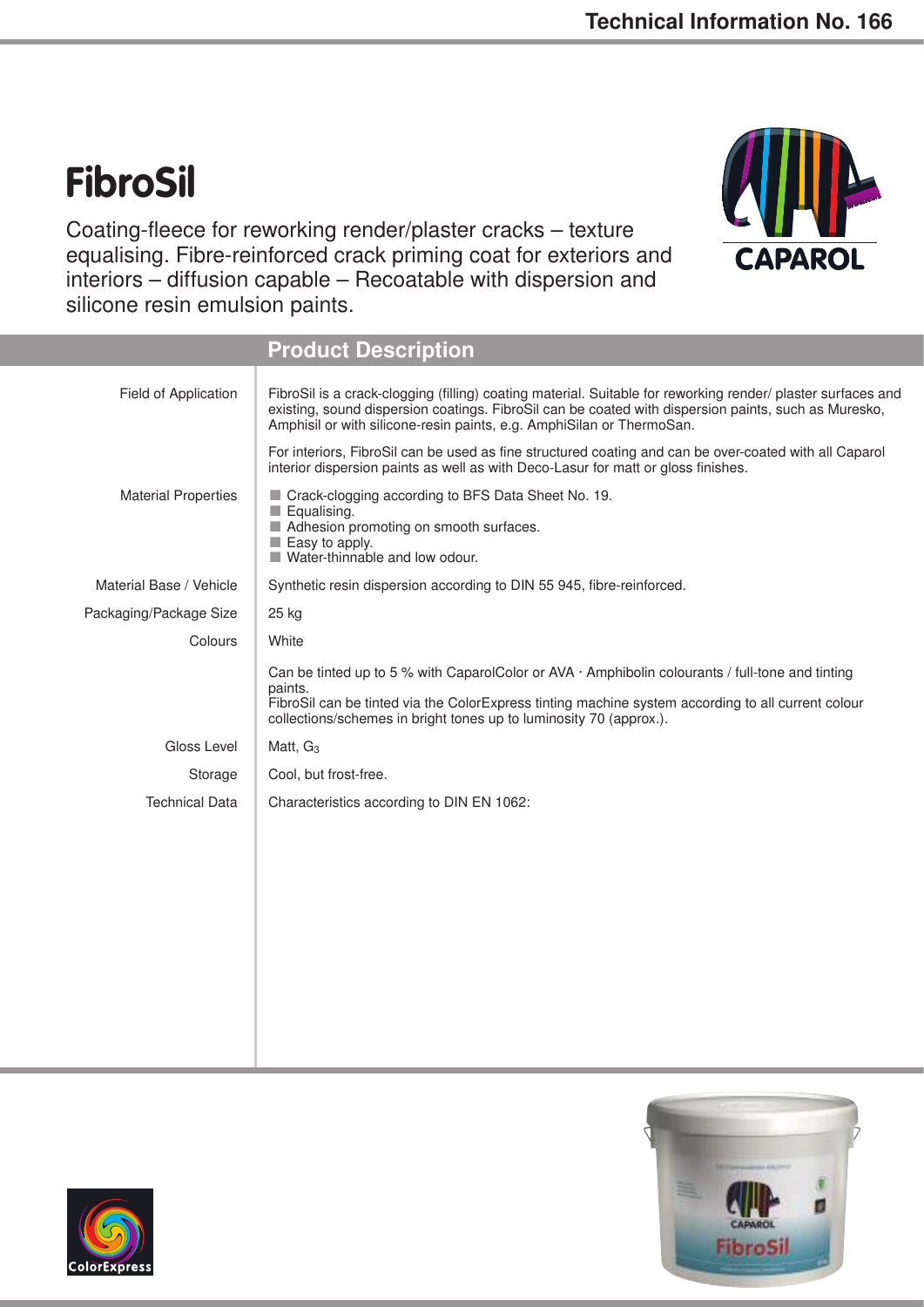|                               | Maximum particle<br>(grit) size:<br>$\blacksquare$ Density:<br>Dry film thickness:<br>value):<br>Crack bridging<br>classes:<br>Water vapour<br>permeability (sd-<br>value):                                                                                                                                                                                                                                                                                                                                                                                                                                                                                                                                                                                                                                                                                                                                                                                                                                                                                                                                                                                                                                                                                                                                                                                                                                                                                                                                                                                                                                                                                                                                                                                                                                                                                                                                                                                                                                                                                                                                                                                                                                                                                                                                                                                                                                                                                                                                                                                                                                                                     | $<$ 1500 $\mu$ m, S <sub>3</sub><br>Approx. 1.45 g/cm <sup>3</sup><br>200-400 µm, E <sub>4</sub><br>■ Water permeability (w- (w-value): $\leq$ 0,1 [kg/(m <sup>2</sup> · h <sup>0.5</sup> )] (low), W <sub>3</sub><br>Rißüberbrückung<br>Anstrichaufbau:<br>1 x 800 g/m <sup>2</sup> FibroSil (als Grund- bzw. Zwischenbeschichtung),<br>Klasse: A1 $(> 100 \mu m)$<br>$(sd-value): 20, 14 - 1, 4 \text{ m} (medium), V_2$<br>Tinting may cause variations. |
|-------------------------------|-------------------------------------------------------------------------------------------------------------------------------------------------------------------------------------------------------------------------------------------------------------------------------------------------------------------------------------------------------------------------------------------------------------------------------------------------------------------------------------------------------------------------------------------------------------------------------------------------------------------------------------------------------------------------------------------------------------------------------------------------------------------------------------------------------------------------------------------------------------------------------------------------------------------------------------------------------------------------------------------------------------------------------------------------------------------------------------------------------------------------------------------------------------------------------------------------------------------------------------------------------------------------------------------------------------------------------------------------------------------------------------------------------------------------------------------------------------------------------------------------------------------------------------------------------------------------------------------------------------------------------------------------------------------------------------------------------------------------------------------------------------------------------------------------------------------------------------------------------------------------------------------------------------------------------------------------------------------------------------------------------------------------------------------------------------------------------------------------------------------------------------------------------------------------------------------------------------------------------------------------------------------------------------------------------------------------------------------------------------------------------------------------------------------------------------------------------------------------------------------------------------------------------------------------------------------------------------------------------------------------------------------------|-------------------------------------------------------------------------------------------------------------------------------------------------------------------------------------------------------------------------------------------------------------------------------------------------------------------------------------------------------------------------------------------------------------------------------------------------------------|
| <b>Supplementary Product</b>  | PermaSilan<br>AmphiSilan<br>■ ThermoSan<br>Muresko SilaCryl<br>$\blacksquare$ Amphisil                                                                                                                                                                                                                                                                                                                                                                                                                                                                                                                                                                                                                                                                                                                                                                                                                                                                                                                                                                                                                                                                                                                                                                                                                                                                                                                                                                                                                                                                                                                                                                                                                                                                                                                                                                                                                                                                                                                                                                                                                                                                                                                                                                                                                                                                                                                                                                                                                                                                                                                                                          |                                                                                                                                                                                                                                                                                                                                                                                                                                                             |
|                               | <b>Application</b>                                                                                                                                                                                                                                                                                                                                                                                                                                                                                                                                                                                                                                                                                                                                                                                                                                                                                                                                                                                                                                                                                                                                                                                                                                                                                                                                                                                                                                                                                                                                                                                                                                                                                                                                                                                                                                                                                                                                                                                                                                                                                                                                                                                                                                                                                                                                                                                                                                                                                                                                                                                                                              |                                                                                                                                                                                                                                                                                                                                                                                                                                                             |
| Suitable Substrates           |                                                                                                                                                                                                                                                                                                                                                                                                                                                                                                                                                                                                                                                                                                                                                                                                                                                                                                                                                                                                                                                                                                                                                                                                                                                                                                                                                                                                                                                                                                                                                                                                                                                                                                                                                                                                                                                                                                                                                                                                                                                                                                                                                                                                                                                                                                                                                                                                                                                                                                                                                                                                                                                 | The substrate must be sound, dry, clean, and free from all materials that may prevent good<br>adhesion. In Germany: Follow VOB, Part C, DIN 18 363, paragraph 3.                                                                                                                                                                                                                                                                                            |
| Substrate Preparation         | Renders/Plasters Class P II Lime-Cement Mortars Class and P III Cement Mortars:<br>New renders/plasters must be left untreated for a sufficiently long time, normally for 2 weeks at 20 °C<br>and 65% relative humidity. Adverse weather conditions, influenced e.g. by wind or rain, extend the<br>curing process and correspondingly longer holding times must be respected.<br>Existing renders/plasters: Repairs must have adequate time to cure and dry. Apply FibroSil, diluted<br>max. 5%, on firm render/plaster with normal absorbency. Prime highly absorbent render/plaster<br>with OptiGrund E.L.F. or CapaSol LF. Prime highly sanding or powdery/chalking surfaces with Dupa-<br>grund.<br>Concrete:<br>Remove contamination (soil debris), remnants of release agents or fines layer mechanically or by high<br>pressure water jet in compliance with the regulations. On slightly absorbent or smooth surfaces, apply<br>FibroSil diluted max. 5% with tap (potable) water. Prime highly absorbent surfaces with OptiGrund E.L.<br>F. or CapaSol LF. Prime powdery/chalking surfaces with Dupa-grund.<br><b>Sound Dispersion Paint Coatings:</b><br>Clean soiled, chalking existing coat by high pressure water jet, manual washing or other suitable<br>means, in compliance with the regulations. Apply FibroSil thinned max. 5% with CapaSol LF<br>Firm/Solid, Sound Synthetic Resin-Bound (Organic) Renders/Plasters:<br>Clean existing renders/plasters by suitable methods. In case of wet cleaning allow the surface to dry<br>well before any further treatment. Apply FibroSil diluted max. 5% with tap water.<br>Surfaces Infested with Organic Growth (Fungi/Mildew, Algae):<br>Remove mildew or algae infestation by wetcleaning, in compliance with the regulations. Treat with<br>Capatox or FungiGrund and allow to dry well.<br><b>Surfaces with Salty Efflorescence:</b><br>Remove salty efflorescence thoroughly by dry wire brushing and prime with Dupagrund. Coating of<br>such surfaces must be considered a risk for which we cannot accept responsibility, since even after<br>the most thorough treatment the efflorescence may recur.<br>Defects:<br>Damages up to 20 mm deep should be repaired with Histolith-Renovierspachtel. Prime the repaired<br>areas. Follow Technical Information No. 1029. Interior Surfaces: Pretreat or prime the substrate in<br>accordance with our Technical Information No. 650 "Substrates and their Preparation", depending on<br>substrate requirements.<br>The material can be applied by brush or paint roller. On smooth substrates brush application in cross |                                                                                                                                                                                                                                                                                                                                                                                                                                                             |
| Method of Application         |                                                                                                                                                                                                                                                                                                                                                                                                                                                                                                                                                                                                                                                                                                                                                                                                                                                                                                                                                                                                                                                                                                                                                                                                                                                                                                                                                                                                                                                                                                                                                                                                                                                                                                                                                                                                                                                                                                                                                                                                                                                                                                                                                                                                                                                                                                                                                                                                                                                                                                                                                                                                                                                 | coat technique (crosswise) is advisable, in order to achieve a uniform surface texture. Rollers should<br>preferably be used on textured substrates, e.g. corrugated renders/plasters (R type). Stir up well<br>before use. Clean tools immediately after use with water.                                                                                                                                                                                   |
| <b>Surface Coating System</b> | <b>Priming or Intermediate Coat:</b><br>required.                                                                                                                                                                                                                                                                                                                                                                                                                                                                                                                                                                                                                                                                                                                                                                                                                                                                                                                                                                                                                                                                                                                                                                                                                                                                                                                                                                                                                                                                                                                                                                                                                                                                                                                                                                                                                                                                                                                                                                                                                                                                                                                                                                                                                                                                                                                                                                                                                                                                                                                                                                                               | FibroSil diluted up to 5% with tap water. An additional intermediate coat of FibroSil can be applied, if                                                                                                                                                                                                                                                                                                                                                    |

т